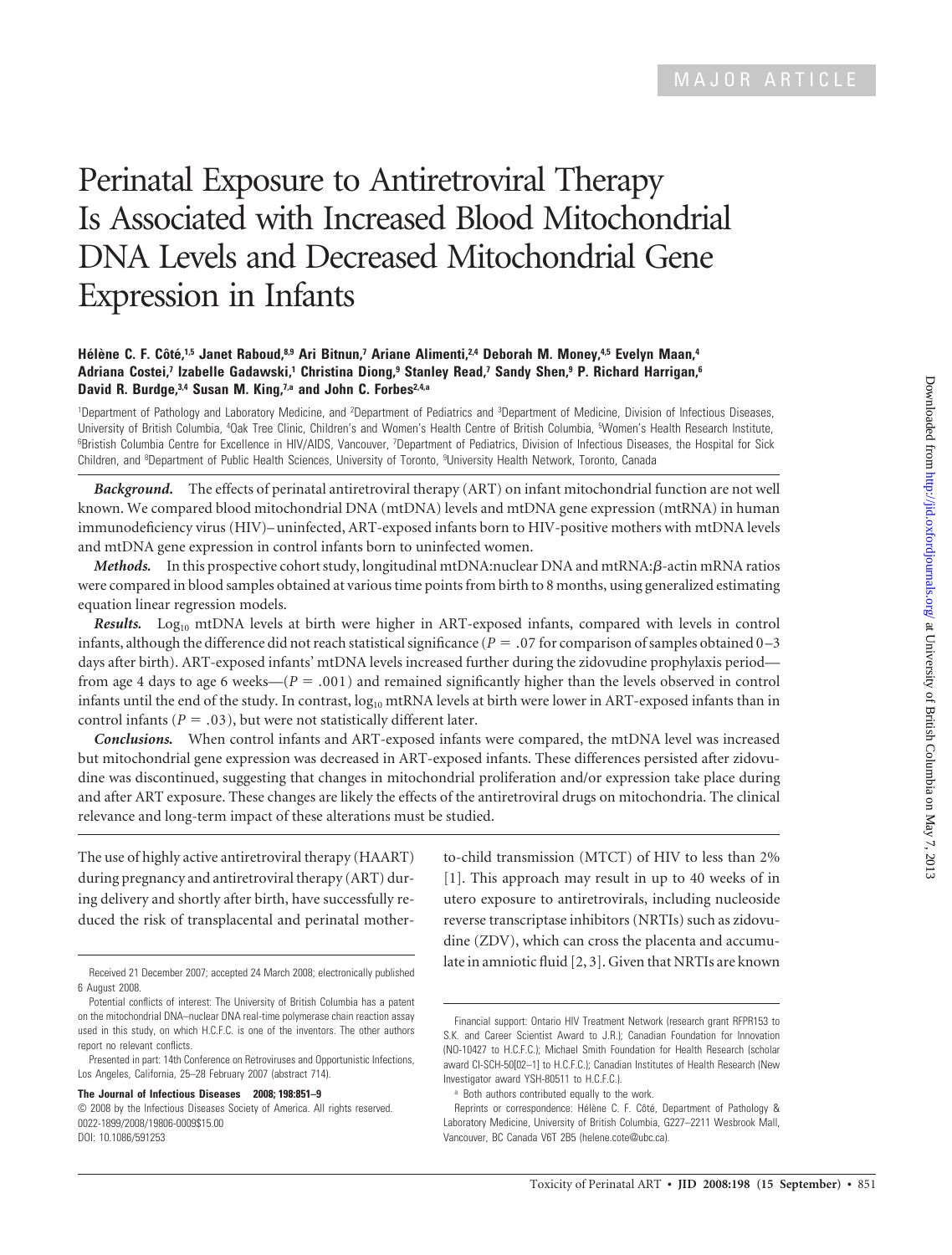to cause mitochondrial toxicity, there is growing concern about the short- and long-term effect of perinatal exposure to NRTIs for infants who are not HIV infected [4, 5].

Although the benefit of ART for the prevention of MTCT remains undeniable, concerns have been raised about potential long-term mitochondrial dysfunction [4 –9]. In animals, transplacental and perinatal exposure to NRTIs can induce genotoxicity [10], mitochondrial DNA (mtDNA) damage and depletion [11–14], and increased DNA oxidative damage [15] in various tissues. For human infants exposed to NRTI perinatally, the literature is scarce and inconsistent. Clinical signs suggestive of mitochondrial toxicity have included hyperlactatemia [16, 17], long-lasting alterations of hematological parameters [18-20], and abnormal brain imaging [21]. Small studies have found no evidence of serious adverse effects [22] or altered neurodevelopment [23] in HIV-uninfected children who were exposed to ART perinatally. Furthermore, a large US observational cohort of children exposed to ART ( $N = 5468$ ) did not attribute any death to mitochondrial dysfunction [24], and a follow-up study on children from the AIDS Clinical Trials Group 076 trial  $(N = 324)$  detected no statistically significant difference between ZDV-exposed and placebo groups with respect to growth, neurologic parameters, or neurodevelopmental parameters [22]. However, other cohort studies have recently presented evidence of an unusually high incidence of mitochondrial dysfunction phenotype in children exposed to ART perinatally [25–28].

At the cellular and molecular level, NRTI exposure during pregnancy has been associated with abnormal cord mitochondrial morphology and mtDNA depletion in cord cells [29], cord blood, and the placenta [30], whereas for peripheral blood cell mtDNA, results have been inconsistent [27, 31]. The goal of this study was to carry out a prospective cohort study of longitudinally sampled levels of blood mtDNA and mtDNA gene expression (mtRNA) in HIV- and ART-exposed infants, and compare them to those of control infants.

## **SUBJECTS, MATERIALS, AND METHODS**

*Study design and population.* Infants were enrolled from 2 Canadian sites (Vancouver and Toronto). ART-exposed infants were eligible for inclusion in the study if they satisfied both of the following criteria: (1) they were born to an HIV-infected woman who received HAART during pregnancy and intravenous ZDV during labor, and (2) they received oral ZDV prophylaxis during the first 6 weeks of life starting within  $\sim$  12 hours of birth, as per Canadian guidelines [32]. Control infants were born to HIVuninfected mothers and enrolled from 3 sources: (1) infants (1– 6 months old) having blood work done prior to elective minor pediatric surgery, (2) neonates (0-3 days old) born at Children's and Women's Health Centre of British Columbia, and (3) infants (1 day– 8 months old) having blood work done for various minor medical reasons. Controls were excluded if they were known to have a mitochondrial disorder or had a serious and/or febrile illness. Voluntary written informed consent was obtained from mothers or guardians for all study and control infants. All procedures were approved by the Research Ethics Boards of the University of British Columbia and the Hospital for Sick Children in Toronto, as well as by the Hospital Research Review Committee of the Children's and Women's Health Centre of British Columbia.

*Sample collection.* All blood samples were collected in EDTA and frozen rapidly, without processing. For neonates, heel-stick blood samples ( $\sim$ 0.5 mL) were collected at the time of phenylketonuria testing. Beyond the neonatal period, blood samples were collected at approximately 4, 8, 12, and 26 weeks of age. Serial samples were collected from ART-exposed infants concomitantly with the performance of routine clinical lab tests. For ethical reasons, control infants provided a single blood sample each.

*Routine laboratory testing.* Routine laboratory testing of ART-exposed infants included complete blood counts as well as evaluation of serum lactate and alanine aminotransferase levels.

*mtDNA assay.* DNA was extracted from 0.1 mL of whole blood using the QiaAmp DNA kit (Qiagen). A mitochondrial gene (cytochrome C oxidase subunit I [CCOI]) and a nuclear gene (accessory subunit of the polymerase  $\gamma$  [ASPG]) were quantified by real-time polymerase chain reaction (PCR) on a LightCycler 480 (Roche), by use of the Faststart probe master mix (Roche Diagnostics). A standard curve was built by serial dilution of a plasmid containing the 2 genes of interest. The probes and primers are described elsewhere [33], and the PCR conditions were as follows: 95°C for 10 min followed by 45 cycles of 95°C for 5 s, 60°C for 10 s, and 72°C for 5 s. mtDNA levels were expressed as the ratio of the number of copies of CCOI to the number of copies of ASPG, and the assay showed a coefficient of variation (CV) of  $\leq$ 15%.

 $mtRNA$  *assay.* Only samples frozen and stored at  $-80^{\circ}$ C were used for the mtRNA analyses. Whole blood was thawed rapidly, and 0.25 mL was immediately mixed with 0.75 mL of Trizol (Invitrogen). Total RNA was precipitated according to the manufacturer's protocol; the pellet was resuspended in 0.2 mL of lysis buffer and applied to an RNeasy column (Qiagen). The RNA was treated with DNAse (Qiagen) directly on the column and eluted in 20  $\mu$ L of water. Randomly-primed ( $N_6$ ) cDNA was then prepared from 5  $\mu$ L of RNA using Expand reverse transcriptase (Roche). The absence of DNA in the RNA preparation was confirmed and the cDNA was subjected to real-time PCR on a LightCycler 480 to quantify mitochondrial mRNA (CCOI) and a housekeeping mRNA ( $\beta$ -actin). The primers and probes used for CCOI are described elsewhere [33]. For  $\beta$ -actin, BACTF (5' TCCTATGTGGGCGACGAGG 3') and BACTR (5' GGTGTTGAAGGTCTCAAACATG 3') were used with the following probes (5' CCCRTGCTGCTGAC- $CRAGGCC-F 3'$ ) and  $(5' LC_{640} - CCTGAACCCCAAGGCCAA-$ CCGY-P 3') (Sigma-Proligo). A standard curve was built as de-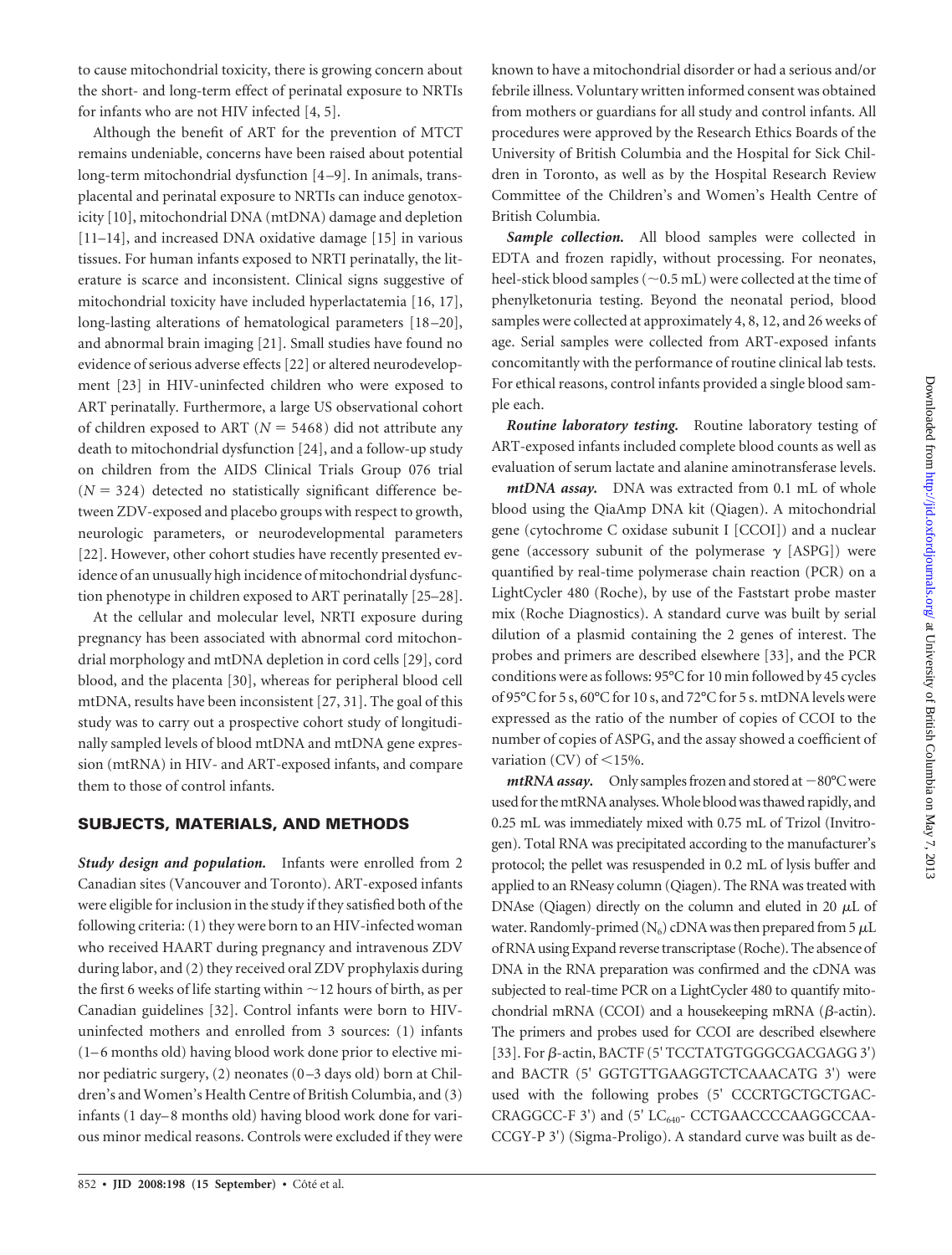scribed above, and the  $\beta$ -actin reaction conditions were as before, both genes showing identical PCR efficiencies. mtRNA levels were expressed as the ratio of CCOI mRNA to  $\beta$ -actin mRNA and the assay CV was  $\leq$ 15%.

For both mtDNA and mtRNA determination, all samples from a given study infant were extracted and assayed together, randomized with control samples.

*Statistical analysis.* For statistical analyses, all mtDNA and mtRNA values were  $log_{10}$  transformed. Analyses of variance were used to compare mtDNA and mtRNA among ethnic groups within exposure categories. Generalized estimating equation (GEE) linear regression models were used to examine the effect of ART exposure in utero on mtDNA and mtRNA levels while controlling for correlation among repeated measurements for the ART-exposed infants and potential confounding of other covariates [34]. All available mtDNA and mtRNA values were included in the GEE models.

Comparisons of demographic characteristics and laboratory values for the ART-exposed and unexposed groups were done using the Kruskal-Wallis and Mann-Whitney tests (2-tailed) for continuous variables and the  $\chi^2$  test for categorical variables. Spearman's correlation was used to investigate the relationships between the  $log_{10}$  mtDNA and  $log_{10}$  mtRNA ratios and in utero ART exposure, infant platelet count, and infant lactate level.

# **RESULTS**

*Study populations.* A total of 73 ART-exposed infants and 81 control infants born between July 2003 and June 2006 were eligible for the study (41 ART-exposed infants and 16 control infants in Toronto and 32 ART-exposed infants and 65 control infants in Vancouver) . A total of 87 control infants were initially enrolled, but 6 were excluded because they had serious or febrile illnesses with grade 3 and/or 4 abnormal laboratory values (as per the grading criteria of the National Institute of Allergy and Infectious Diseases, Division of AIDS [35]). All ART-exposed infants had at least 1 sample collected during the first 8 months of life. Birth samples (obtained 0 –3 days after birth) were collected primarily at the Vancouver site (table 1).

Demographic characteristics are presented in table 1. The groups were similar with respect to age, sex, gestational age at delivery, birth weight, and Apgar scores. For the subgroup of infants with a birth sample  $(0-3 \text{ days})$ , gestational age was less, birth weight was lower, and Apgar score tended to be lower in the ART-exposed group, compared with control infants (table 1). Maternal cigarette smoking, marijuana use, and use of drugs of addiction during pregnancy also tended to be higher in the ARTexposed group. In addition, mothers of ART-exposed infants were more likely to be of Aboriginal or black–African-Canadian ethnicity.

*Exposure to antiretroviral therapy during pregnancy and the postnatal period.* All 73 HIV-infected pregnant women

received combination ART during pregnancy; 16 received therapy from the time of conception, 11 started therapy in the first trimester of pregnancy (0-13 weeks), 35 started in the second trimester ( $>$ 13–26 weeks), and 11 in the third trimester ( $>$ 26 weeks). The median duration of in utero exposure to ART was 22.3 weeks (interquartile range, 16.3–28.6 weeks). If a regimen was changed early in pregnancy, the later regimen was used for analysis. The majority of HIV-infected pregnant women received ZDV+3TC, with a protease inhibitor  $(n = 41)$ , a non-NRTI ( $n = 20$ ), or both ( $n = 4$ ). There were 4 women who received nucleoside analogue– only regimens or nucleotide analogue– only regimens, and 11 received a regimen that contained stavudine (d4T) or didanosine (ddI) (none took d4T and ddI combined). All infants born to HIV-infected mothers received ZDV prophylaxis; 18 infants (25%) stopped prophylaxis early (on average, after 4.2 weeks) as a result of abnormal laboratory values indicative of conditions such as anemia, neutropenia, or hyperlactatemia.

*Clinical outcome.* There were no cases of HIV transmission among the study infants. None of the infants demonstrated long-term clinical symptoms suggestive of mitochondrial dysfunction, and no deaths occurred during the study period.

*Abnormal laboratory values.* The abnormal values observed during routine laboratory testing are presented in table 1. Ninety-seven percent of ART-exposed infants had at least 1 laboratory test result outside the normal range, although the majority of these results were only mildly abnormal. These included neutropenia (20 infants [27%] total; grade of value not reported), anemia (41 infants [56%] total; 6 infants [8%] had grade 2 values and 7 [9%] had grade 3 values), and hyperlactatemia (65 infants [89%] total; 14 [19%] had grade 2 values and 3 [4%] had grade 3 values) [35]. There were no grade 4 abnormal laboratory values.

*mtDNA and mtRNA level.* A total of 319 blood samples from 73 ART-exposed infants and 81 control infants were analyzed for mtDNA content, and 197 were analyzed for mtRNA level. Regarding the latter, 15 were below the  $\beta$ -actin standard curve, so that a total of 182 samples from 32 study and 64 control infants were ultimately analyzed for mtRNA content. For the GEE modeling, samples were grouped into 4 time periods according to infant age at the time of blood sampling: early neonatal period (0 –3 days), ZDV prophylaxis period (4 days-6 weeks), 6 to 16 weeks, and  $>$ 16 weeks to $\sim$ 8 months. Figure 1A and 1*B* show the mean  $log_{10}$  mtDNA and mtRNA values for each age group. In accordance with the study design, these values were measured repeatedly for ART-exposed infants and a single time for control infants.

GEE linear regression models (table 2) showed that during the 6 –16 weeks period, blood mtDNA levels in control infants were significantly higher than the levels at birth. When ART-exposed and control infants were compared at birth (0-3 days) blood mtDNA levels were not quite statistically different  $(P = .07)$ ,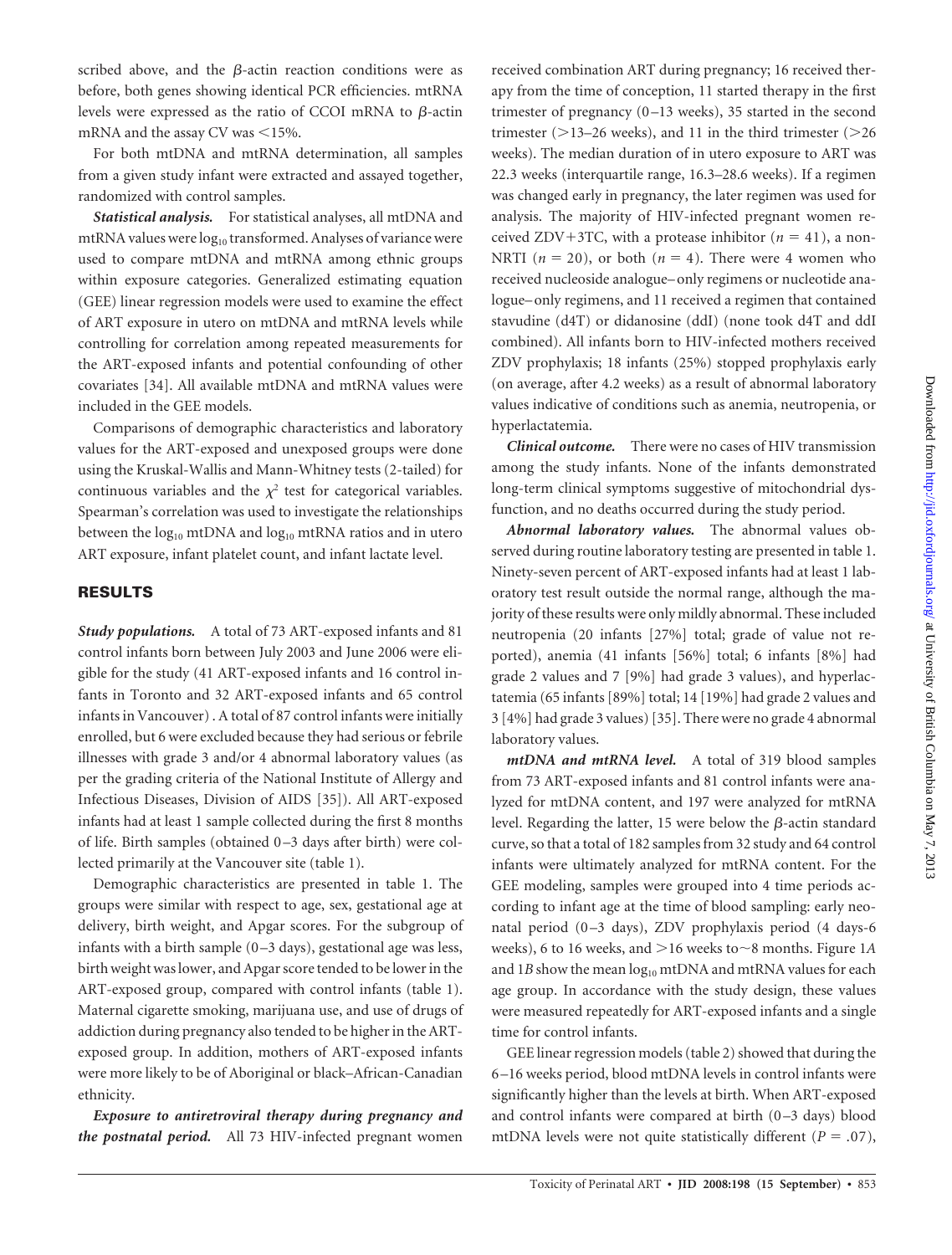**Table 1. Demographic characteristics, clinical characteristics, and laboratory values for HIV-infected mothers and their antiretroviral therapy (ART)– exposed infants, as well as control infants born to HIV-uninfected mothers.**

|                                                                                                                                                                                                                                                                                                                              |                           | All infants           | Infants for whom a birth blood<br>sample was available <sup>a</sup> |                           |                       |                |
|------------------------------------------------------------------------------------------------------------------------------------------------------------------------------------------------------------------------------------------------------------------------------------------------------------------------------|---------------------------|-----------------------|---------------------------------------------------------------------|---------------------------|-----------------------|----------------|
| Characteristic or value                                                                                                                                                                                                                                                                                                      | ART-exposed<br>$(n = 73)$ | Control<br>$(n = 81)$ | $\mathsf{P}$                                                        | ART-exposed<br>$(n = 26)$ | Control<br>$(n = 27)$ | $\overline{P}$ |
| Male sex                                                                                                                                                                                                                                                                                                                     | 35 (48)                   | 48 (59)               | .16                                                                 | 13 (50)                   | 14(52)                | .89            |
| Gestation time, weeks                                                                                                                                                                                                                                                                                                        | 38 (38-40)                | $39(37 - 40)$         | .64                                                                 | 38 (38-40)                | 40 (39-41)            | .02            |
| Birth weight, kg                                                                                                                                                                                                                                                                                                             | $3.06(2.72 - 3.41)$       | 3.21 (2.69-3.58)      | $.5\,$                                                              | $3.01(2.72 - 3.47)$       | $3.59(3.29 - 3.92)$   | .001           |
| Apgar score at 1 min                                                                                                                                                                                                                                                                                                         | $9(8-9)$                  | $9(8-9)$              | .64                                                                 | $8(8-9)$                  | $9(8-9)$              | .07            |
| Apgar score at 5 min                                                                                                                                                                                                                                                                                                         | $9(9-9)$                  | $9(9-9)$              | .54                                                                 | $9(9-9)$                  | $9(9-9)$              | .71            |
| Mother coinfected with HBV or HCV                                                                                                                                                                                                                                                                                            | 10(14)                    | $\ldots$              |                                                                     | 5(19)                     | $\cdots$              |                |
| Maternal ethnicity <sup>b</sup>                                                                                                                                                                                                                                                                                              |                           |                       | < .001                                                              |                           |                       | <b>NT</b>      |
| Aboriginal, First Nations, Metis,<br>or Inuit                                                                                                                                                                                                                                                                                | 8(11)                     | 0(0)                  |                                                                     | 5(19)                     | 0(0)                  |                |
| White                                                                                                                                                                                                                                                                                                                        | 18 (25)                   | 44 (54)               |                                                                     | 9(35)                     | 13 (48)               |                |
| Black-African Canadian                                                                                                                                                                                                                                                                                                       | 34 (47)                   | 0(0)                  |                                                                     | 9(35)                     | 0(0)                  |                |
| Hispanic                                                                                                                                                                                                                                                                                                                     | 4(5.5)                    | 5(6.2)                |                                                                     | 0(0)                      | 1(3.7)                |                |
| Asian                                                                                                                                                                                                                                                                                                                        | 1(1.4)                    | 13 (16)               |                                                                     | 1(3.8)                    | 4(15)                 |                |
| South, East, and Western Asian                                                                                                                                                                                                                                                                                               | 6(8.2)                    | 6(7.4)                |                                                                     | 2(7.7)                    | 2(7.4)                |                |
| Other or missing                                                                                                                                                                                                                                                                                                             | 2(2.7)                    | 13 (16)               |                                                                     | 0(0)                      | 7(26)                 |                |
| Maternal use or consumption during<br>pregnancyb                                                                                                                                                                                                                                                                             |                           |                       |                                                                     |                           |                       |                |
| Prescription drugs                                                                                                                                                                                                                                                                                                           | $0(0-3)$                  | $0(0-2)$              | .90                                                                 | $3(0-5)$                  | $4(1-6)$              | .24            |
| Alcohol                                                                                                                                                                                                                                                                                                                      | 10(14)                    | 7(9)                  | .32                                                                 | 6(32)                     | 1(3.7)                | .05            |
| Cigarettes                                                                                                                                                                                                                                                                                                                   | 17(23)                    | 6(7)                  | .01                                                                 | 11(42)                    | 2(7)                  | .003           |
| Marijuana                                                                                                                                                                                                                                                                                                                    | 8(11)                     | O(0)                  | .003                                                                | 4(15)                     | 0(0)                  | .05            |
| Drugs of addiction                                                                                                                                                                                                                                                                                                           |                           |                       |                                                                     |                           |                       |                |
| Any                                                                                                                                                                                                                                                                                                                          | 7(10)                     | 1(1.3)                | .03                                                                 | 4(15)                     | 0(0)                  | .05            |
| Cocaine                                                                                                                                                                                                                                                                                                                      | 4(5.3)                    | 1(1.3)                | .20                                                                 | 2(7.7)                    | O(0)                  | .24            |
| Crack                                                                                                                                                                                                                                                                                                                        | 2(2.7)                    | 0(0)                  | .23                                                                 | 1(3.8)                    | 0(0)                  | .49            |
| Heroin                                                                                                                                                                                                                                                                                                                       | 2(2.7)                    | 0(0)                  | .23                                                                 | 1(3.8)                    | 0(0)                  | .49            |
| <b>LSD</b>                                                                                                                                                                                                                                                                                                                   | 0(0)                      | 0(0)                  | .                                                                   | 0(0)                      | 0(0)                  | $\ldots$       |
| Methadone                                                                                                                                                                                                                                                                                                                    | 4(5.3)                    | 0(0)                  | $\ldots$                                                            | 2(7.7)                    | O(0)                  | .24            |
| Antiretroviral exposure                                                                                                                                                                                                                                                                                                      |                           |                       |                                                                     |                           |                       |                |
| Duration of maternal ART during                                                                                                                                                                                                                                                                                              |                           |                       |                                                                     |                           |                       |                |
| pregnancy, weeks                                                                                                                                                                                                                                                                                                             | 22.3 (16.3-28.6)          | <b>NA</b>             |                                                                     | 19.5 (12.7-31.4)          | <b>NA</b>             |                |
| Duration of infant ZDV prophylaxis,<br>weeks                                                                                                                                                                                                                                                                                 | $6.0(5.7 - 6.0)$          | <b>NA</b>             |                                                                     | $5.5(4.1 - 6.0)$          | <b>NA</b>             |                |
| Infant stopped ZDV prophylaxis<br>$<$ 6 weeks after birth                                                                                                                                                                                                                                                                    | 18 (25)                   | <b>NA</b>             |                                                                     | 13 (50)                   | NА                    |                |
| Abnormal infant laboratory values                                                                                                                                                                                                                                                                                            |                           |                       |                                                                     |                           |                       |                |
| Neutropenia, WBC count <lln< td=""><td>20 (27)</td><td><math display="inline">\sim</math> <math display="inline">\sim</math> <math display="inline">\sim</math></td><td></td><td>6(23)</td><td><math display="inline">\sim</math> <math display="inline">\sim</math> <math display="inline">\sim</math></td><td></td></lln<> | 20 (27)                   | $\sim$ $\sim$ $\sim$  |                                                                     | 6(23)                     | $\sim$ $\sim$ $\sim$  |                |
| Anemia Hgb <lln< td=""><td>41 (56)</td><td><math>\cdots</math></td><td></td><td>8 (31)</td><td>.</td><td></td></lln<>                                                                                                                                                                                                        | 41 (56)                   | $\cdots$              |                                                                     | 8 (31)                    | .                     |                |
| Hyperlactatemia at any age,<br>lactate level >ULN                                                                                                                                                                                                                                                                            | 65 (89)                   | $8(50)$ <sup>c</sup>  |                                                                     | 24 (92)                   | $\cdots$              |                |
| Lactate level at 1 month $\pm$ 2 weeks<br>of age                                                                                                                                                                                                                                                                             | $2.8(2.0-4.0)$            |                       |                                                                     | $3.0(2.5 - 4.5)$          | .                     |                |

**NOTE.** Data are no. (%) of subjects or median (interquartile range). Hgb, hemoglobin; LLN, lower limit of normal; LSD, lysergic acid diethylamide; NA, not applicable; NT, not tested (number of events too small for a statistical test); ULN, upper limit of normal; WBC, white blood cells; ZDV, zidovudine.

a Birth blood samples were collected 0-3 days after birth.

<sup>b</sup> Fisher's exact test was used when there were fewer than 5 subjects in a given category.

<sup>c</sup> Only 16 control infants had lactate levels evaluated.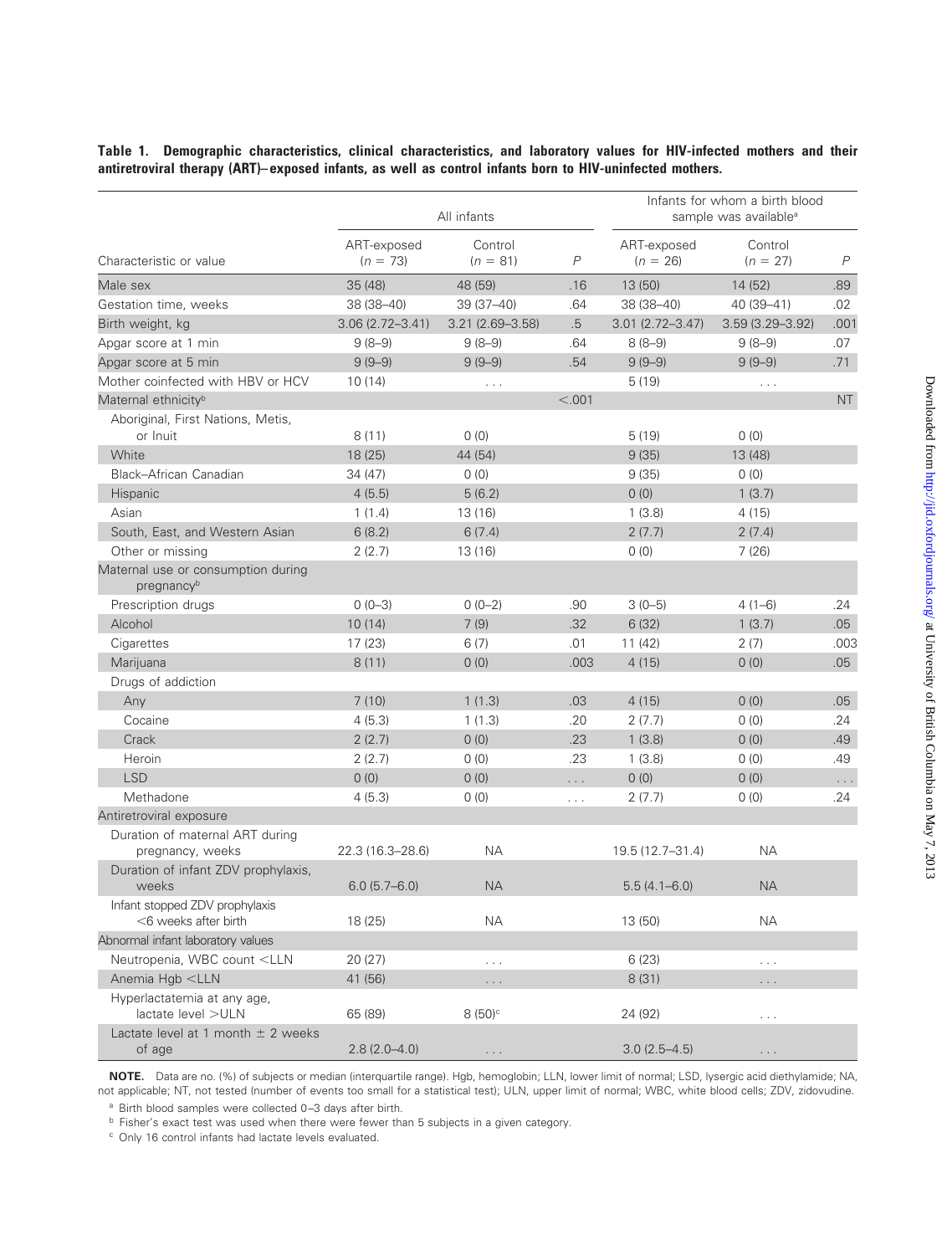

**Figure 1.** Mean longitudinal log<sub>10</sub>-transformed ratio of mtDNA to nDNA  $(A)$  and mtRNA to  $\beta$ -actin  $(B)$  divided over 4 time periods: 0–3 days (birth), 4 days– 6 weeks (approximate zidovudine prophylaxis period),  $6 - 16$  weeks, and  $> 16$  weeks. The bars represent the standard deviation. The number of infants included in each period is indicated under the graph. \*P<.05, for comparison of study and control groups.

but the levels in ART-exposed infants became significantly higher during the 4 days-6 weeks period  $(P = .001)$  and remained so during the  $6-16$  weeks period ( $P = .01$ ) and the 16 weeks to  $\sim$ 8 months period (*P* < .001). When mothers who used heroin, cocaine, crack, or methadone during their pregnancy (7 study subjects and 1 control subject) were excluded from the GEE model, the difference between exposed and control infants with respect to the mtDNA levels at birth also became statistically significant ( $P = .05$ ), although the differences were unchanged for the other time periods.

Overall mtDNA values were lower for ART-exposed infants from the Vancouver site, compared with the values observed at lethe Toronto site, possibly because 14 of 17 infants who stopped ZDV prophylaxis early were from the Vancouver site. Although the 2 groups were unbalanced with respect to ethnicity, there was no statistical difference in mtDNA or mtRNA values among racial subgroups within the study group or the control group, so ethnicity did not confound the relationship between ART exposure and mtDNA level. After adjusting for research site, length of in utero exposure to ART (all regimens included), maternal infection with hepatitis C virus (HCV) or hepatitis B virus (HBV), birth weight, and gestational age at delivery were not associated with higher mtDNA level. Smoking during pregnancy was associated with higher mtDNA level ( $\beta = 0.05$ ;  $P = .01$ ) but this association was not seen after adjusting for ART exposure (study vs. control group;  $\beta = 0.01; P = .57$ ).

GEE modeling showed that mtRNA levels increased in control infants during the 4 days-6 weeks period ( $P = .04$ ), compared with values at birth  $(0-3$  days). In contrast to mtDNA levels, birth mtRNA levels were significantly lower in ART-exposed infants than in control infants ( $P = .03$ ). A trend toward lower mtRNA in ART-exposed infants was maintained through the 4 days-6 weeks period  $(P = .14)$  and the >16 weeks period  $(P = .08)$ , but not during the 6–16 weeks period  $(P = .63)$ , probably due to the low number of control infants in the latter period. These results were unchanged if mothers who used drugs of addiction were excluded from the analyses.

Because d4T and ddI have been more prominently implicated in mitochondrial toxicity, the 0 –3 days ART-exposed group was divided into those who were exposed in utero to these drugs and those who were not (figure 2). In agreement with the GEE modeling, birth mtDNA levels, irrespective of the length of in utero exposure, did not reach statistical significance when the 3 groups were compared  $(P = .07)$ . There was a marginal difference between neonates exposed to a non-d4T or non-ddI regimen  $(P = .03)$  (figure 2A). In contrast, mtRNA levels were statistically different between the 3 groups at birth  $(P = .001)$  (figure 2*B*). Pairwise comparisons also showed that neonates exposed to a non-d4T or non-ddI regimen had significantly lower mtRNA levels than both control infants ( $P = .001$ ) and neonates exposed to d4T or ddI ( $P = .003$ ). The latter group was not significantly different from control infants ( $P = .22$ ).

*Length of in utero exposure.* Sixteen women conceived while receiving HAART; the others initiated therapy during their pregnancy, for the purpose of preventing MTCT. Figure 3 presents the relationships between the length of in utero exposure and mtDNA level (figure 3*A*) or mtRNA level (figure 3*B*) at 0 –3 days for ART-exposed infants whose mothers started ART after conception and received a  $ZDV+3TC$ – based regimen. Among this subgroup, a statistically significant positive correlation was observed between the length of in utero ART exposure and mtDNA levels  $(n = 18)$   $(R = 0.7; P = .002)$  (figure 3*A*) but not mtRNA levels ( $n = 12$ ) ( $R = -0.165; P = .61$ ) (figure 3*B*). When the same analysis was done on birth samples from all infants, including those whose mothers were receiving HAART prior to becoming pregnant and who continued various regi-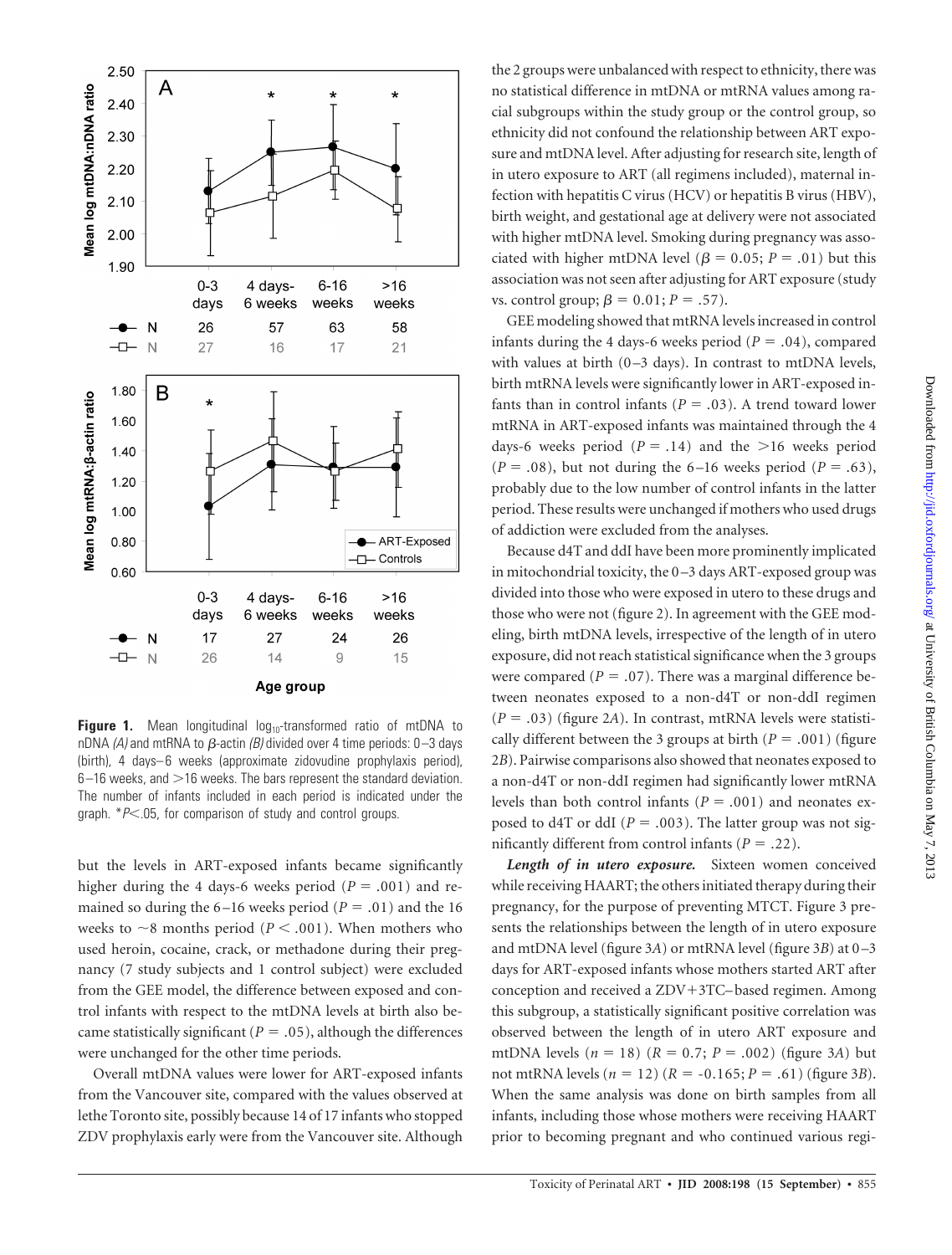**Table 2. Generalized estimating equation linear regression models comparing the effect of in utero exposure to antiretroviral therapy (ART) on mitochondrial DNA (mtDNA) and mitochondrial gene expression levels (mtRNA).**

|                                                                         | $Log10$ mtDNA:nDNA ratio                    |                                         |         |               | Log <sub>10</sub> mtRNA: $\beta$ -actin mRNA ratio <sup>a</sup> |                                         |           |                |
|-------------------------------------------------------------------------|---------------------------------------------|-----------------------------------------|---------|---------------|-----------------------------------------------------------------|-----------------------------------------|-----------|----------------|
|                                                                         | Samples from<br>ART-exposed<br>infants, no. | Samples from<br>control infants,<br>no. | β       | $\mathcal{P}$ | Samples from<br>ART-exposed<br>infants, no.                     | Samples from<br>control infants,<br>no. | β         | $\overline{P}$ |
| Research site, Toronto<br>vs. Vancouver                                 | $\cdots$                                    | $\cdots$                                | 0.06    | .001          | $\cdots$                                                        | $\cdots$                                | <b>NA</b> | <b>NA</b>      |
| Comparison of time period                                               |                                             |                                         |         |               |                                                                 |                                         |           |                |
| 4 days-6 weeks vs. 0-3 days                                             | .                                           | $\cdots$                                | 0.04    | .26           | $\cdots$                                                        | $\cdots$                                | 0.21      | .04            |
| $6-16$ weeks vs. $0-3$ days                                             | .                                           | $\cdots$                                | 0.10    | .001          | $\cdots$                                                        | $\cdots$                                | 0.01      | .94            |
| $>16$ weeks vs. 0-3 days                                                | $\cdots$                                    | $\cdots$                                | $-0.01$ | .88           | $\cdots$                                                        | $\cdots$                                | 0.15      | .06            |
| Comparison of ART-exposed group<br>and control group, by time<br>period |                                             |                                         |         |               |                                                                 |                                         |           |                |
| $0 - 3$ days                                                            | 26                                          | 27                                      | 0.06    | .07           | 17                                                              | 26                                      | $-0.22$   | .03            |
| 4 days-6 weeks                                                          | 67                                          | 26                                      | 0.12    | .001          | 35                                                              | 14                                      | $-0.15$   | .14            |
| 6-16 weeks                                                              | 77                                          | 17                                      | 0.06    | .01           | 33                                                              | 9                                       | 0.04      | .63            |
| $>16$ weeks                                                             | 68                                          | 21                                      | 0.11    | < .001        | 33                                                              | 15                                      | $-0.15$   | .08            |

**NOTE.** NA, not applicable.

a Vancouver site only.

mens throughout their pregnancy, no relationship was observed between mtDNA level and length of in utero exposure ( $n = 25$ )  $(R = 0.096; P = .65)$ , data not shown.

*Additional analyses.* Whole blood was used, as it was impossible to isolate specific blood cells from the small volumes of blood available (often less than 0.2 mL for neonates). Because platelets contain some mtDNA [36], their relationship with mtDNA levels was investigated. No correlation was found between platelet count and mtDNA level  $(R = 0.11;$  $P = .10$ ) or mtRNA level ( $R = 0.01$ ;  $P = .88$ ). Lactate measurement at 1 month of age ( $\pm$ 2 weeks) showed no correlation with mtDNA level  $(N = 55)$   $(R = 0.056; P = .68)$  (data not shown). There was no overall correlation between mtDNA and mtRNA levels ( $N = 182$ ) ( $R = 0.02$ ;  $P = .82$ ) or between the



**Figure 2.** Ratio of mitochondrial DNA (mtDNA) to nuclear DNA at birth (0-3 days) (A) and ratio of mtDNA gene expression (mtRNA) to B-actin mRNA at birth (0-3 days)*(B)*. Infants who were exposed to antiretroviral therapy (ART) were subdivided into 2 groups: those who were exposed to stavudine (d4T) or didanosine (ddI) in utero (d4T or ddI<sup>+</sup>) and those who were not (d4T or ddI<sup>-</sup>). *Horizontal bars*, medians. *P* values in lower right corner of each panel are for 3-group comparison.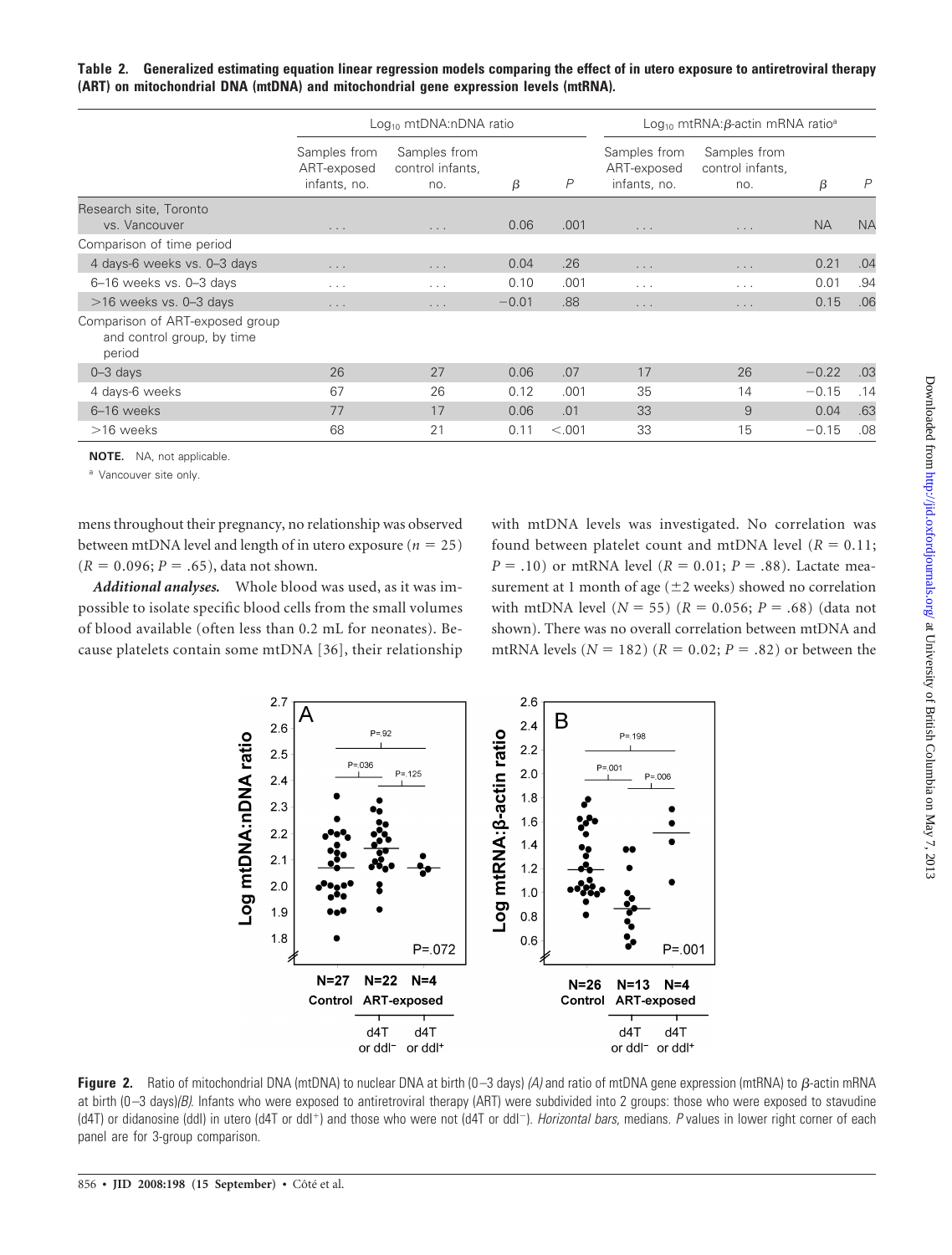

**Figure 3.** Relationship between the length of in utero ART exposure and the mtDNA:nDNA ratio  $(A)$  or mtRNA: $\beta$ -actin ratio  $(B)$  at birth (0-3) days), for infants who were born to HIV-infected women who started ART after becoming pregnant and received a  $ZDV+3TC$ -based regimen.

change in mtDNA level versus the change in mtRNA level over time (data not shown).

## **DISCUSSION**

This study showed that during the early neonatal period, blood mtDNA levels were higher and blood mtRNA levels were lower in infants exposed to ART, compared with infants born to HIVuninfected mothers. These higher mtDNA levels were maintained through the end of the study period, whereas the difference in mtRNA content seemed to dissipate over time. The increase in mtDNA was independent of all risk factors tested, namely the use of drugs of addiction during pregnancy, overall length of in utero ART exposure, maternal infection with HCV or HBV, birth weight, gestational age at delivery, and smoking during pregnancy.

The peripheral blood mtDNA results we observed are in agreement with those obtained with peripheral blood mononuclear cells (PBMCs) from a large US cohort of HIV-uninfected infants born to HIV-infected mothers [31]. Our findings appear to contradict several previously published smaller studies that reported significantly lower mtDNA content in cord blood from HIV-infected women treated with ZDV+3TC– based ART during pregnancy, compared with the levels observed in HIVuninfected control subjects [14, 29, 30]. However, some of the mtDNA levels reported in one of these studies [30] would appear to be insufficient to support life and may reflect technical assay limitations. In addition, cord blood and peripheral blood may differ with respect to their mtDNA content. The results from this study also suggest that d4T-containing or ddI-containing regimens may affect the mitochondria differently from ZDV-based regimens, especially with respect to mtRNA; however, studies with larger sample sizes would be required to confirm this observation.

A parallel could be drawn between our study's findings and observations made in vitro. In HeLa cells exposed to high concentrations of ZDV, mtDNA content increased, oxidative phosphorylation genes were upregulated, and mitochondrial membrane potential increased [37]. Over the longer term, however, mtDNA depletion, along with mitochondrial morphological abnormalities, altered expression of oxidative phosphorylation genes, and severe loss of mitochondrial transmembrane potential occurred. Other recent studies involving HepG2 cells also observed increased mtDNA levels on short-term exposure to ZDV, especially if used in combination with 3TC, but decreased mtDNA levels in response to ddI or d4T [38, 39]. The initial increase may be an attempt to compensate for mitochondrial stress or dysfunction, which may also explain some of the discrepancies in the NRTI mitochondrial toxicity literature with respect to adult HIV populations, for which results have been mixed [40]. Although studies of long-term NRTI exposure in therapy-experienced patients tend to show decreased blood cell mtDNA levels [33, 41, 42], initial increases in blood cell mtDNA level have been observed in d4T-naive adults initiating HAART [43] and in children switching to ZDV-containing HAART [44]. It has also been suggested that early increases in mtDNA may represent a restorative phenomenon, countering the mtDNAdecreasing effect of HIV itself [43]. Longer exposure would presumably lead to deleterious mitochondrial effects, loss of the initial beneficial effect of ART, and overall mtDNA depletion.

The increase in mtDNA content observed here is likely the result of an adaptive mitochondrial biogenesis process in response to drug-induced mitochondrial dysfunction. This would also be consistent with the observation that longer in utero exposure to ZDV and 3TC, when started during pregnancy, was positively correlated with higher mtDNA levels at birth. Others have observed a correlation between length of in utero ART exposure and the degree of morphological mitochondrial damage in umbilical cord endothelial cells [29].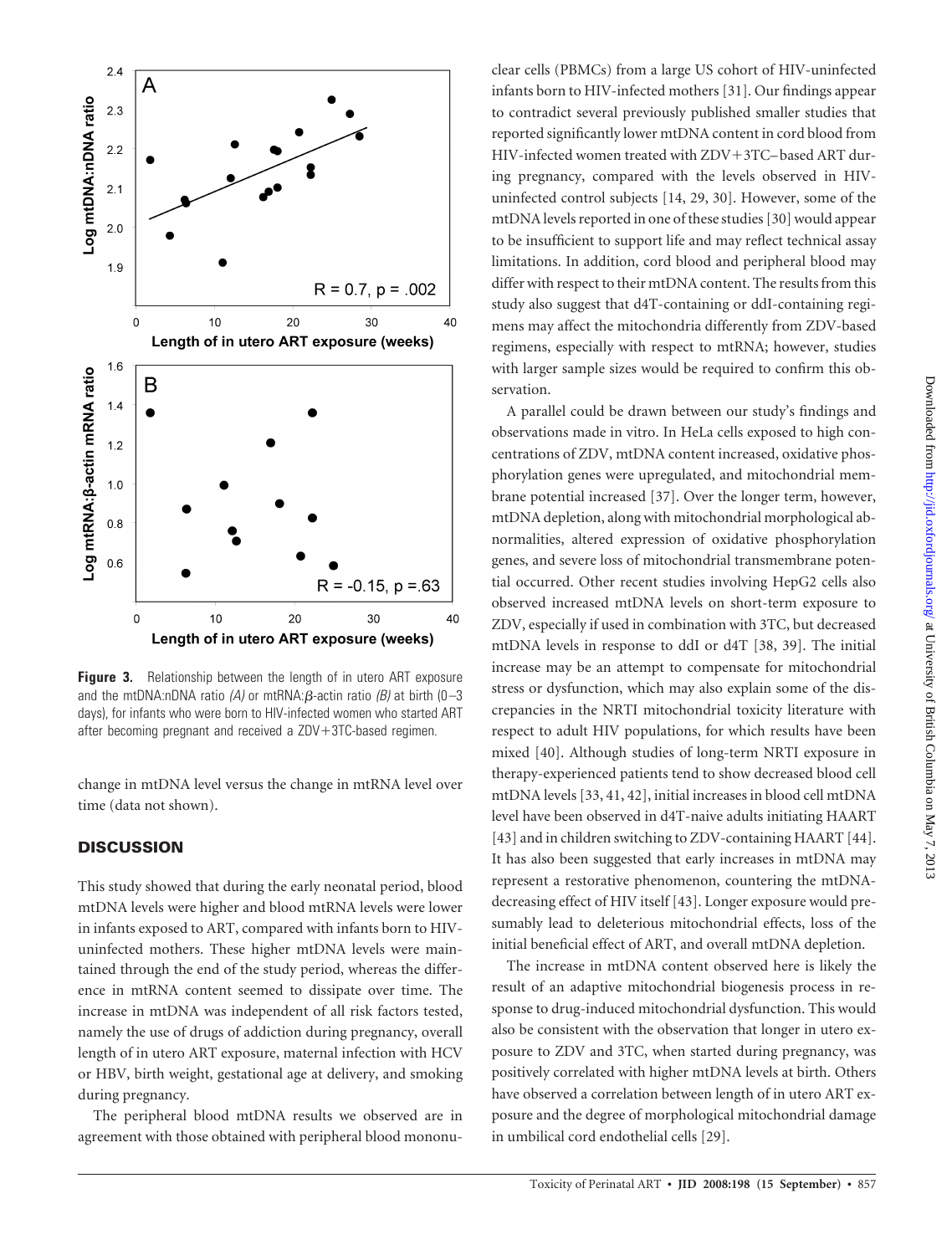There have been few reports about the effect of NRTI exposure on the expression level of mtDNA-encoded genes (mtRNA). One study associated the initiation of HAART with increased PBMC mtRNA levels (along with increased mtDNA levels) [43], but another study reported decreased blood cell mtRNA levels in patients on ZDV and 3TC [45]. In other tissues, significant decreases in mtRNA have been associated with NRTI exposure [46 – 48]. We observed a decrease in mtRNA levels in ART-exposed infants at birth and during early infancy, in the face of increased mtDNA levels. This may suggest that exposure to ART is associated with perturbations in the regulation of mitochondrial gene expression or in the mtRNA's half-life. Low mtRNA levels could also contribute to triggering a response through increased biogenesis and mitochondrial mass, hence the increased mtDNA levels.

In this longitudinal study, hematological toxicities and hyperlactatemia in ART-exposed infants were mild to moderate, but persistent, in agreement with observations published by others [18, 20]. No infant had long-term clinical symptoms suggestive of mitochondrial dysfunction, suggesting that mitochondrial damage may exist at the molecular level, in the absence of clinical phenotype [29].

Our study had several important limitations. Our control group did not include ART-unexposed infants born to HIVinfected mothers, as it would be unethical to recruit these infants. Considering that HIV infection by itself (in the absence of therapy) has been reported to decrease mtDNA levels [33, 49, 50], our control group could be conservatively biased. Similarly, because some have reported decreased platelets in children who received ART [18, 20, 51, 52], the increase in mtDNA observed in the study group could be underestimated, representing another potential conservative bias. Serial blood samples were not obtained from control infants. Multiple samples from these control subjects would have reduced the scatter associated with interindividual variability; however, it was deemed unethical to request additional blood samples from healthy infants who would not otherwise have had blood samples obtained. The infants in the control group were having blood work done for various reasons and may not be the best representatives of a healthy population. In addition, the mothers of ART-exposed and control infants differed with respect to their ethnicity, smoking habits, use of drugs of addiction, and coinfections. Finally, whether changes in neutrophil count may influence the ratio of mtDNA to nDNA in whole blood is unknown. Although blood mtDNA content may be appropriate as a surrogate marker for mitochondrial toxicity in blood cells, it may not be such for other tissues.

Our observations suggest that significant changes in mitochondrial proliferation and gene expression take place during and after perinatal ART exposure. Although the relative influence of in utero exposure versus postnatal ART exposure, and that of HIV infection itself, remain unclear, it is postulated that

these changes are a consequence of the effects of the antiretroviral drugs on the cells and their mitochondria. As the first HIVuninfected, ART-exposed children are now reaching adolescence, we believe the long-term significance of these alterations should be studied into reproductive age.

Although HAART for HIV-infected pregnant women is clearly beneficial, more research is needed to evaluate the safety and efficacy of potentially less toxic antiretroviral regimens to maximize the prevention of MTCT while minimizing short- and long-term mitochondrial toxicity. This is especially relevant given the rapidly increasing access to HIV therapy in women of childbearing age throughout the world.

## **Acknowledgments**

We wish to thank Dr. Jack Langer, Hospital for Sick Children, Toronto, who facilitated access to some control subjects. We also gratefully acknowledge the contribution of Monica Raj, Jennifer Chen, Tessa Chaworth-Musters, and Sarah Gilgoff.

### **References**

- 1. Thorne C, Newell ML. HIV. Semin Fetal Neonatal Med **2007**; 12:174 81.
- 2. Chappuy H, Treluyer JM, Jullien V, et al. Maternal-fetal transfer and amniotic fluid accumulation of nucleoside analogue reverse transcriptase inhibitors in human immunodeficiency virus-infected pregnant women. Antimicrob Agents Chemother **2004**; 48:4332– 6.
- 3. Siu SS, Yeung JH, Pang MW, Chiu PY, Lau TK. Placental transfer of Zidovudine in first trimester of pregnancy. Obstet Gynecol **2005**; 106:  $824 - 7.$
- 4. Blanche S, Tardieu M, Benhammou V, Warszawski J, Rustin P. Mitochondrial dysfunction following perinatal exposure to nucleoside analogues. AIDS **2006**; 20:1685–90.
- 5. Thorne C, Newell ML. Safety of agents used to prevent mother-to-child transmission of HIV: is there any cause for concern? Drug Saf **2007**; 30: 203–13.
- 6. Watts DH. Treating HIV during pregnancy: an update on safety issues. Drug Saf **2006**; 29:467–90.
- 7. Walker UA, Venhoff N. Uridine in the prevention and treatment of NRTI-related mitochondrial toxicity. Antivir Ther **2005**; 10 (Suppl 2): M117–23.
- 8. Walker UA, Setzer B, Venhoff N. Increased long-term mitochondrial toxicity in combinations of nucleoside analogue reverse-transcriptase inhibitors. AIDS **2002**; 16:2165–73.
- 9. Venhoff N, Walker UA. Mitochondrial disease in the offspring as a result of antiretroviral therapy. Expert Opin Drug Saf **2006**; 5:373– 81.
- 10. Poirier MC, Olivero OA, Walker DM, Walker VE. Perinatal genotoxicity and carcinogenicity of anti-retroviral nucleoside analog drugs. Toxicol Appl Pharmacol 2004; 199:151-61.
- 11. Gerschenson M, Poirier MC. Fetal patas monkeys sustain mitochondrial toxicity as a result of in utero zidovudine exposure. Ann N Y Acad Sci **2000**; 918:269 – 81.
- 12. Lewis W. Cardiomyopathy, nucleoside reverse transcriptase inhibitors and mitochondria are linked through AIDS and its therapy. Mitochondrion **2004**; 4:141–52.
- 13. Walker DM, Poirier MC, Campen MJ, et al. Persistence of mitochondrial toxicity in hearts of female B6C3F1 mice exposed in utero to 3' azido-3'-deoxythymidine. Cardiovasc Toxicol **2004**; 4:133–53.
- 14. Divi RL, Leonard SL, Kuo MM, et al. Transplacentally exposed human and monkey newborn infants show similar evidence of nucleoside reverse transcriptase inhibitor-induced mitochondrial toxicity. Environ Mol Mutagen **2007**; 48:201–9.